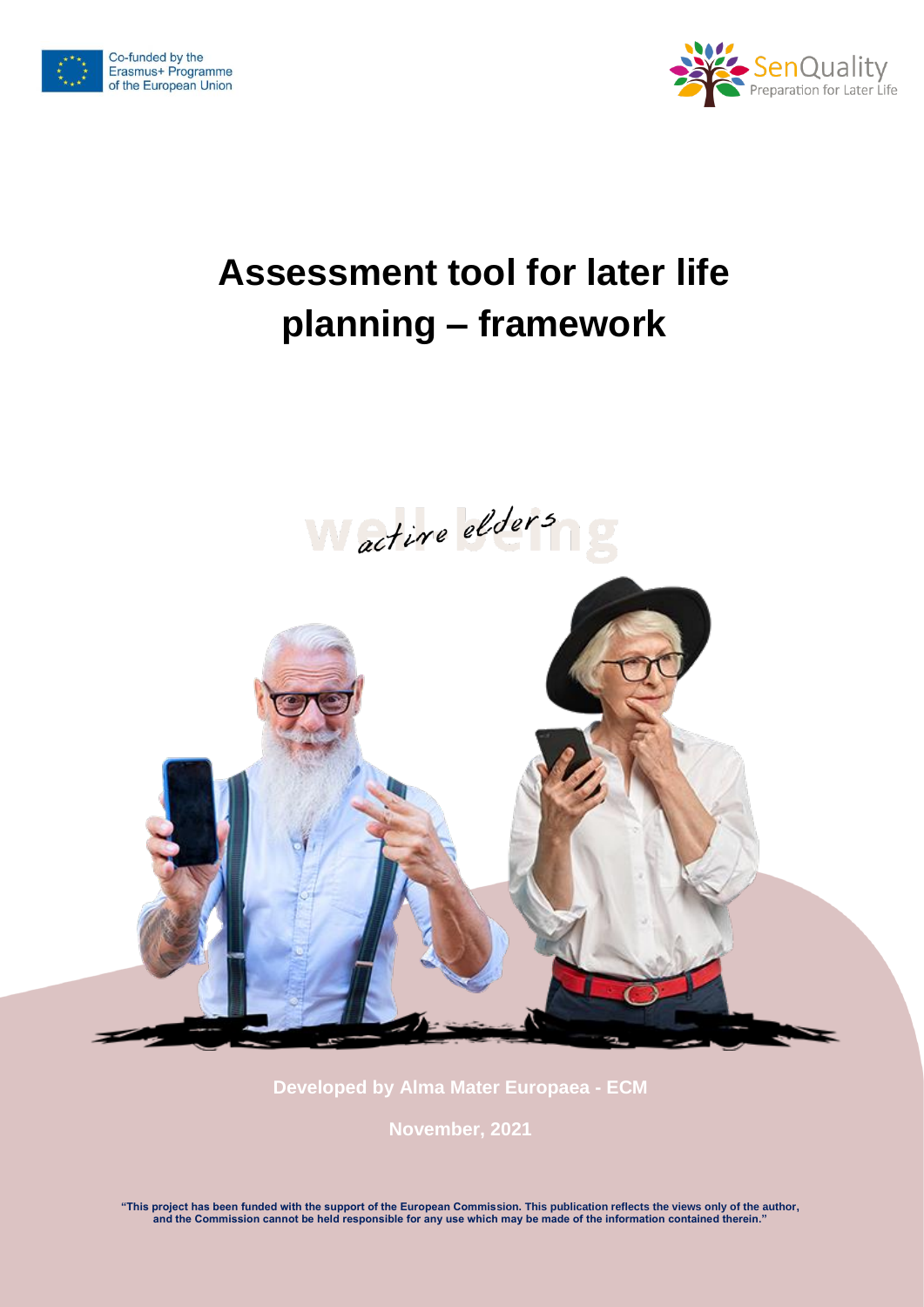



#### **Index** ÷

| 2. |  |
|----|--|
|    |  |
|    |  |
|    |  |
| 3. |  |
|    |  |
|    |  |
| 4. |  |
|    |  |

Ξ

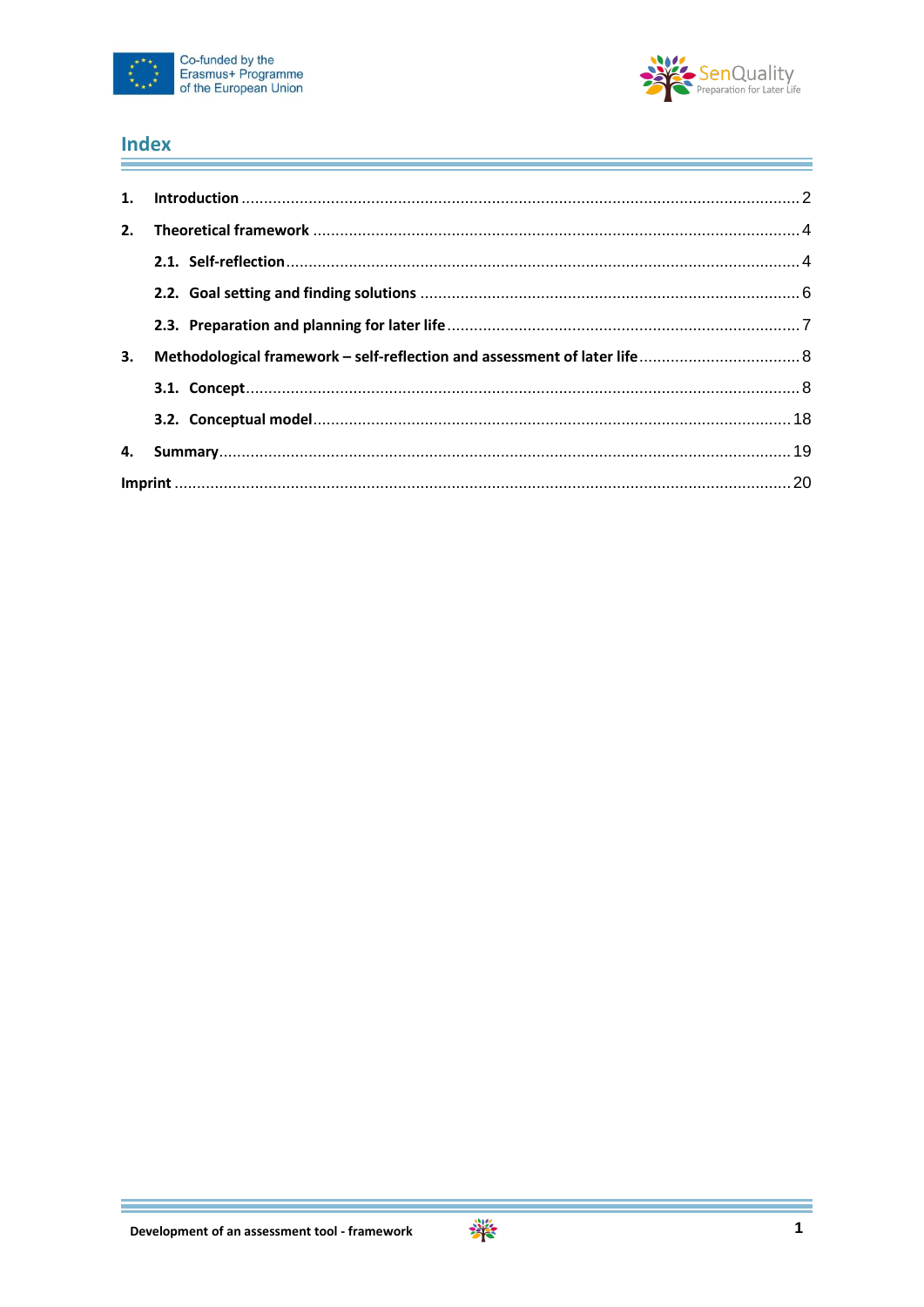



# <span id="page-2-0"></span>**1. Introduction**

Preparation for later life depends on the individual specific living situation, and it is driven by personal conceptions, hopes, and fears of how one wants to prepare and live in old age. Only comprehensive thinking and reflection about future life allow appropriate activities that help reach the individual goals for successful aging. In the SenQuality project, we, therefore, plan the development of an assessment tool based on a self-reflection in the nine different life domains:



Emergencies and exceptional circumstances



Mental and physical fitness



Housing



Looks and appearance



Social relationships



Health



Leisure activities and lifestyle



Work and employment.

In a first step the AMEU reviewed already existing assessment and reflection tools and analyzed the corresponding methodology.

The second activity was the development of an assessment tool – framework. In this step, the AMEU forms its own concept which is designed for a self-reflection based on questions and self-assessment. Self-reflection is a method of inner dialog, question-driven thinking about oneself, their characteristics, state, goals, and lead to self-assessment. Self-reflection enables an analysis of the status-quo, past, and reflection on the future and possible conclusions for individual action plans.

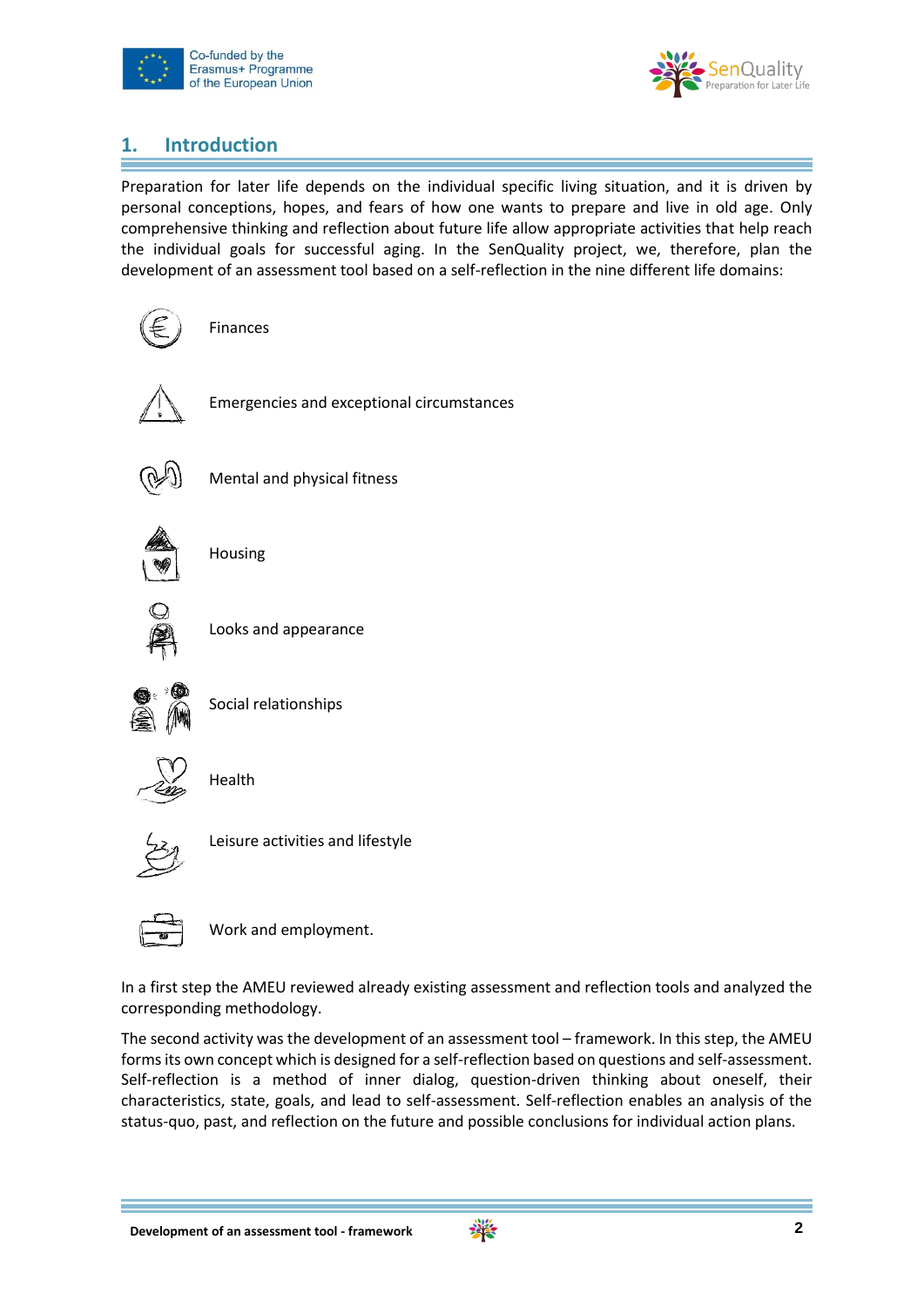



People should be motivated based on the current state, past actions, and thinking about the future. That's important because only a clear view on expectations, options, opportunities, and also risks will allow planning. Later life and expectations of how one wants to live when getting older are included in the particular concrete life circumstances in different life domains.

An assessment tool is prepared in the document, which gives the framework for self-reflection and self-assessment on the online platform [www.senquality.eu,](http://www.senquality.eu/) but the methodology can also be used by experts when they offer support to people in situations of change.

Based on the framework described in this document, there will be domain specific approaches and contents. Self-reflection will be stimulated with domain-specific questions and scenarios that lead to increased awareness, but also a concrete action plan for later life.

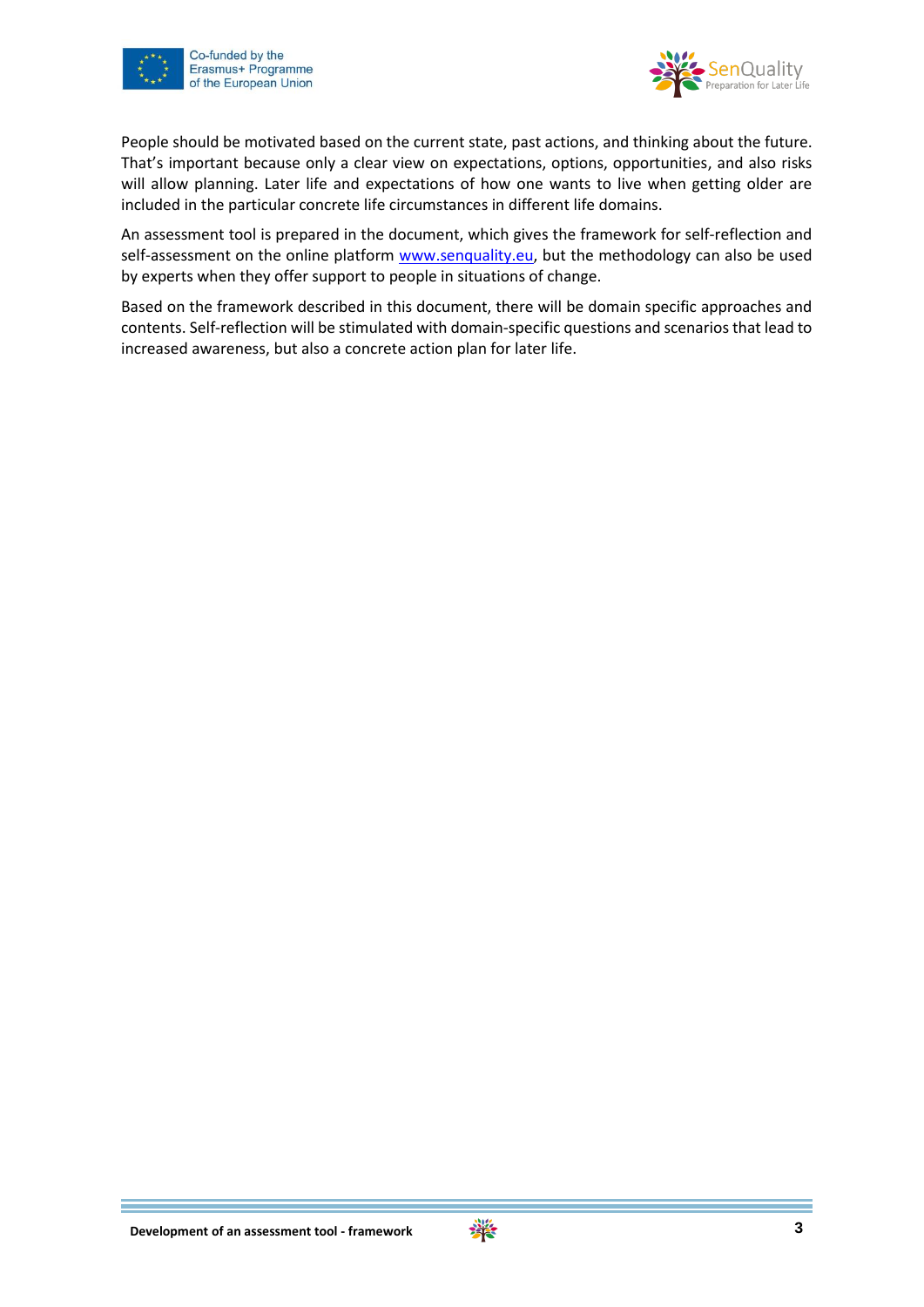



# <span id="page-4-0"></span>**2. Theoretical framework**

This chapter is intended to present the theoretical background, which is the basis for creating a methodological framework. The chapter includes the theoretical background on self-reflection, selfassessment, goal setting, finding solutions to achieve goals, and preparation for later life.

### <span id="page-4-1"></span>**2.1. Self-reflection**

Self-reflection is a deliberate and systematic process of thinking about oneself, one's own characteristics, state, goals, which takes place at different levels (Brock, 2015). Superficial selfreflection encompasses thinking about one's own actions, while deep self-reflection refers to thinking about the levers of actions and focuses primarily on motives, emotions, values, and beliefs. It is an internal dialogue, a look into oneself, a search for answers to the questions one asks oneself: What was going on? How do I understand the collected facts? Can I understand the facts differently? How will I use the knowledge in myself? (Rupnik, et al, 2018).

Self-reflection is the ability to analyze one's own concrete experience, behavior, and process and draw conclusions for one's actions in the future.

Self-reflection is a systematic and in-depth process of self-questioning and self-discovery of the individual. In doing so, the individual asks himself questions such as: What is important to me? What do I believe in? What directs my actions? How skilled am I in this? How do behaviors affect the environment?

When self-reflection is focused on self-evaluation, it turns to self-evaluation, e.g.: How skilled am I? Where are my strengths, where are my weaknesses? (Rolfe et al., 2001).

We now open, semi-structured, and structured self-reflection. Structured self-reflection takes place along a series of open-ended questions and statements. If the answers to these questions and statements are evaluated on a scale, self-reflection transitions to self-assessment (Rupnik et al, 2018).

The reflection spiral in self-reflection comprises the following steps (Admiraal & Wubbels, 2005):

- 1. **Concrete experience.** The individual forms in his/her mind a concrete past experience/behavior.
- 2. **Looking back.** The individual analyzes his/her past experience/behavior. An individual looks back at the past and asks questions such as:
	- What did I want? What did others want?
	- What did I do? What did others do?
	- How was I thinking? How did others think?
	- What was I experiencing? What did others experience?
- 3. **Developing basic insights and understanding of the current situation** in the field of identifying experience/behavior. An individual asks himself questions such as:
	- What is my current condition?
	- What is important to me?
- 4. **Searching for new solutions in the identified field**. The basis for finding new solutions is an analysis of the past and the current situation. The individual asks questions such as:
	- How else could I work in a concrete experience?
	- What are the possible solutions?
	- How would you use the insights in the future?
	- What are the weaknesses and strengths of each solution?
	- How will I act in the future?
- **5. Testing the chosen solution in a new situation.**

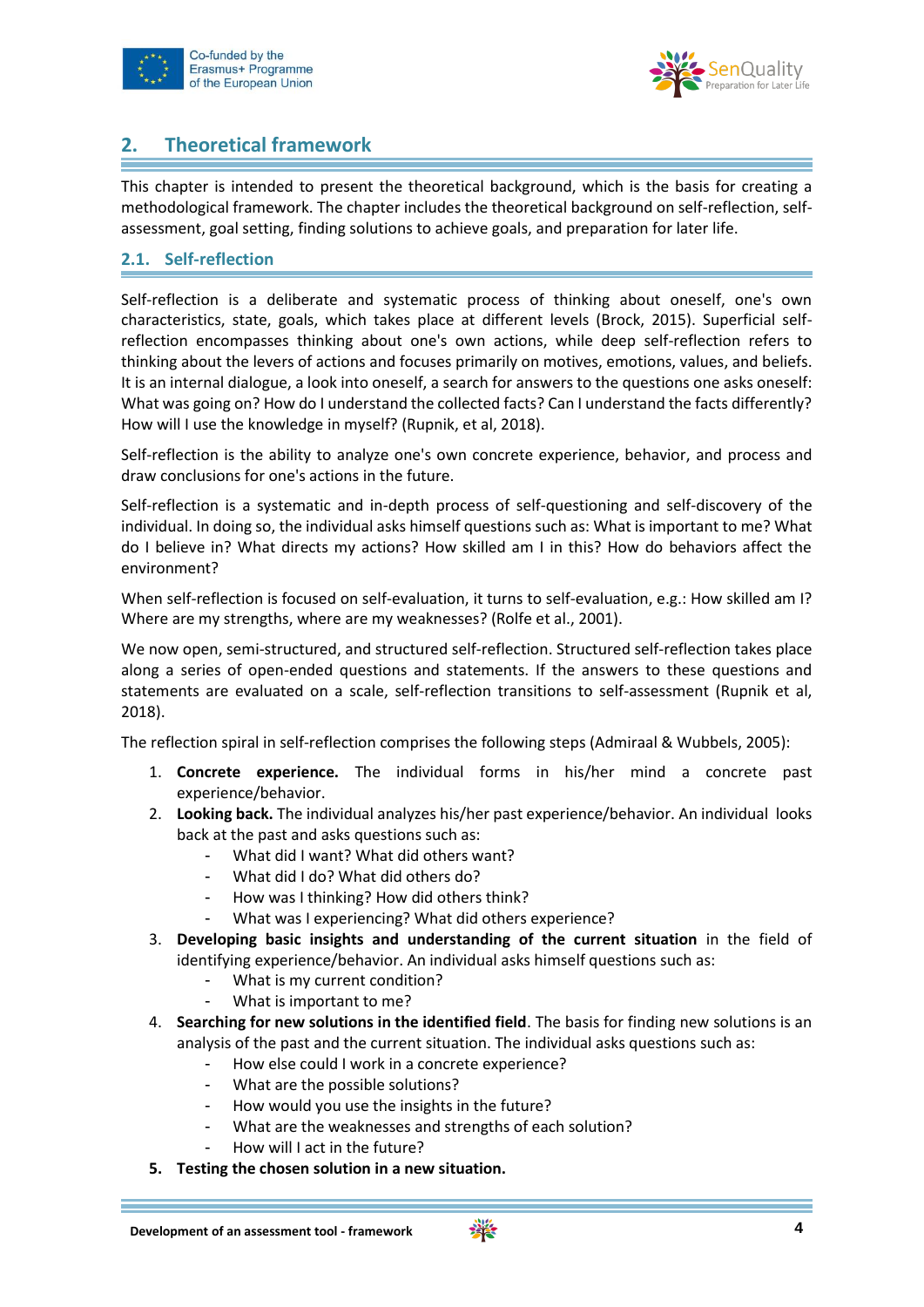



#### **References & further reading**

Admiraal, W. & Wubbels, T. (2005). Multiple voices, multiple realities, what truth? Student teachers' learning to reflect in different paradigms. *Teachers and Teaching: theory and practice*, 11( 3), 315–329.

Brock, A. (2015). *What is reflection and reflective practice?* V: Brock, A. (ur). The Early Years Reflective Practice Handbook. London and New York: Routledge.

Rolfe, G., Freshwater, D. and Jasper, M. (2001). *Critical reflection in nursing and the helping professions: a user's guide.* Basingstoke: Palgrave Macmillan.

Rupnik Vec, T., Gros, V., Mikeln, V. & Drnovšek, M. (2018). *Spodbujanje razvoja veščin kritičnega mišljenja s formativnim spremljanjem*. Ljubljana: Zavod Republike Slovenije za Šolstvo.

#### **Self-assessment**

Self-assessment is a complex process based on several steps, stages. Yan and Brown (2017) defined self-assessment as a process in which individuals collect information about their performance, evaluate and reflect on the quality of that process and achievements according to certain criteria. Eva and Regehr (2008) define self-assessment as an individual's ability or the ability to evaluate his/her result and make an evaluation of his/her knowledge, skills, and understanding of a specific field.

The latest findings are based on the fact that self-esteem is an important skill of an individual with which s/he directs his/her behavior. This behavior is then regulated at different stages of the learning, self-reflective process. Before conducting a self-assessment, it is important that the individual understands what criteria to use for self-assessment.

Self-assessment can be divided into 3 phases:

- **1. Preparation phase**: in this phase, we try to find and identify our personal, internal and environmental, external resources to achieve the desired goal.
- **2. Implementation phase**: in this phase, we then monitor our conduct to ensure that our strategies are correct to achieve the goal.
- **3. Assessment phase**: at this stage, we can then identify our values, strengths, and shortcomings. In addition, we can also assess the correctness of the choice of goals and strategy to achieve the goal.

#### **References & further reading**

Yan, Z., & Brown, G. T. (2017). A cyclical self-assessment process: Towards a model of how students engage in self-assessment. *Assessment & Evaluation in Higher Education*, 42(8), 1247–1262.

Eva, K. W., & Regehr, G. (2008). "I'll never play professional football" and other fallacies of self‐ assessment. *Journal of Continuing Education in the Health Professions*, *28*(1), 14–19.

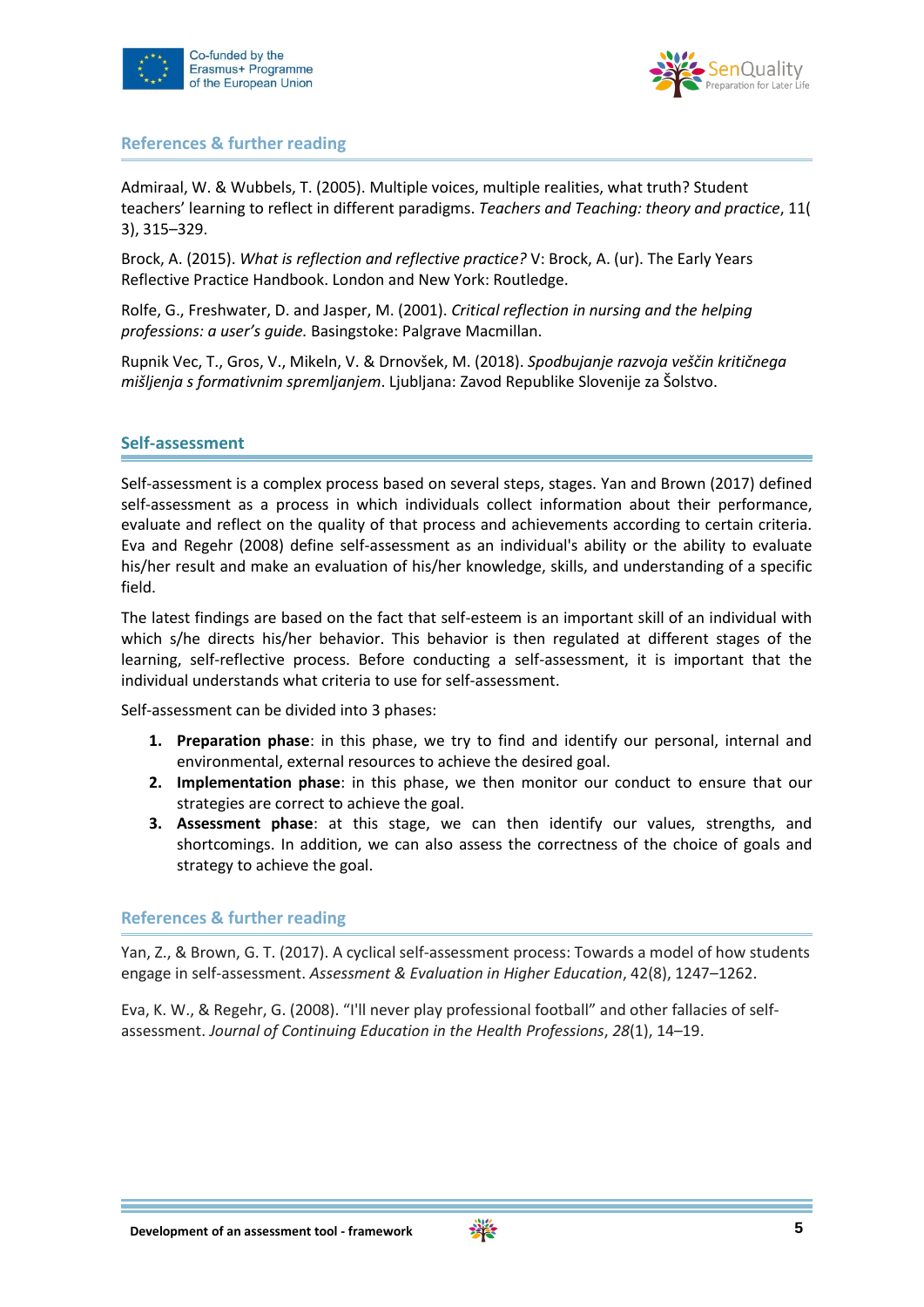



# <span id="page-6-0"></span>**2.2. Goal setting and finding solutions**

Goals are part of every aspect of life and provide a sense of direction, motivation, a clear focus, and clarify the importance (Meyer, 2003). Goal-setting theory by Locke and Latham showed that clear goals and appropriate feedback motivate people. They claimed that working toward goal is also a major source of motivation, which in turn, improves performance (Locke & Latham, 2002).

According to Locke and Lathman, five goals, principles can improve the chance of success (Locke & Latham, 2002):

- Clarity
- Challenge
- **Commitment**
- **Feedback**
- Task complexity.

A SMART goal is used to help guide goal setting. SMART is an acronym that stands for **S**pecific, **M**easurable, **A**chievable, **R**ealistic, and **T**imely. Therefore, a SMART goal incorporates all of these criteria to help focus your efforts and increase the chances of achieving your goal.

SMART goals are statements of the important results one is working to accomplish and are designed in a way to foster a clear and mutual understanding of what constitutes expected levels of performance and successful professional development.

The SMART criteria are (MindTools, 2021):

- S Specific: What will be accomplished? What actions will you take?
- M Measurable: What data will measure the goal? (How much? How well?
- A Achievable: Is the goal doable? Do you have the necessary skills and resources?
- R Relevant: How does the goal align with broader goals? Why is the result important?
- T Time-bound: What is the time frame for accomplishing the goal?

For the set goals, it is necessary to find appropriate solutions that ensure its achievement. Strategy for problem-solving and goal-setting includes these steps:

- Precise setting the goal
- Creating a list of all the possible solutions to achieve the goal
- Evaluation of advantages and disadvantages of each solution
- Selection of the best solutions
- Designing action plans and implementation of solutions
- Reviewing the achievement of the goal.

An action plan is a document that lays out the tasks one needs to complete in order to accomplish a set goal. Once goals are set, it is necessary to:

- Create a list of actions
- Set a timeline
- Designed resources
- Monitor the progress.

With an action plan needs to be defined: What? (Action steps), Who? (Person responsible), Resources? (What is needed), When? (Timeline).

This content is presented in more detail in Chapter 3. Tips for the Planning Process in A practical guide for later life preparation in different domains.

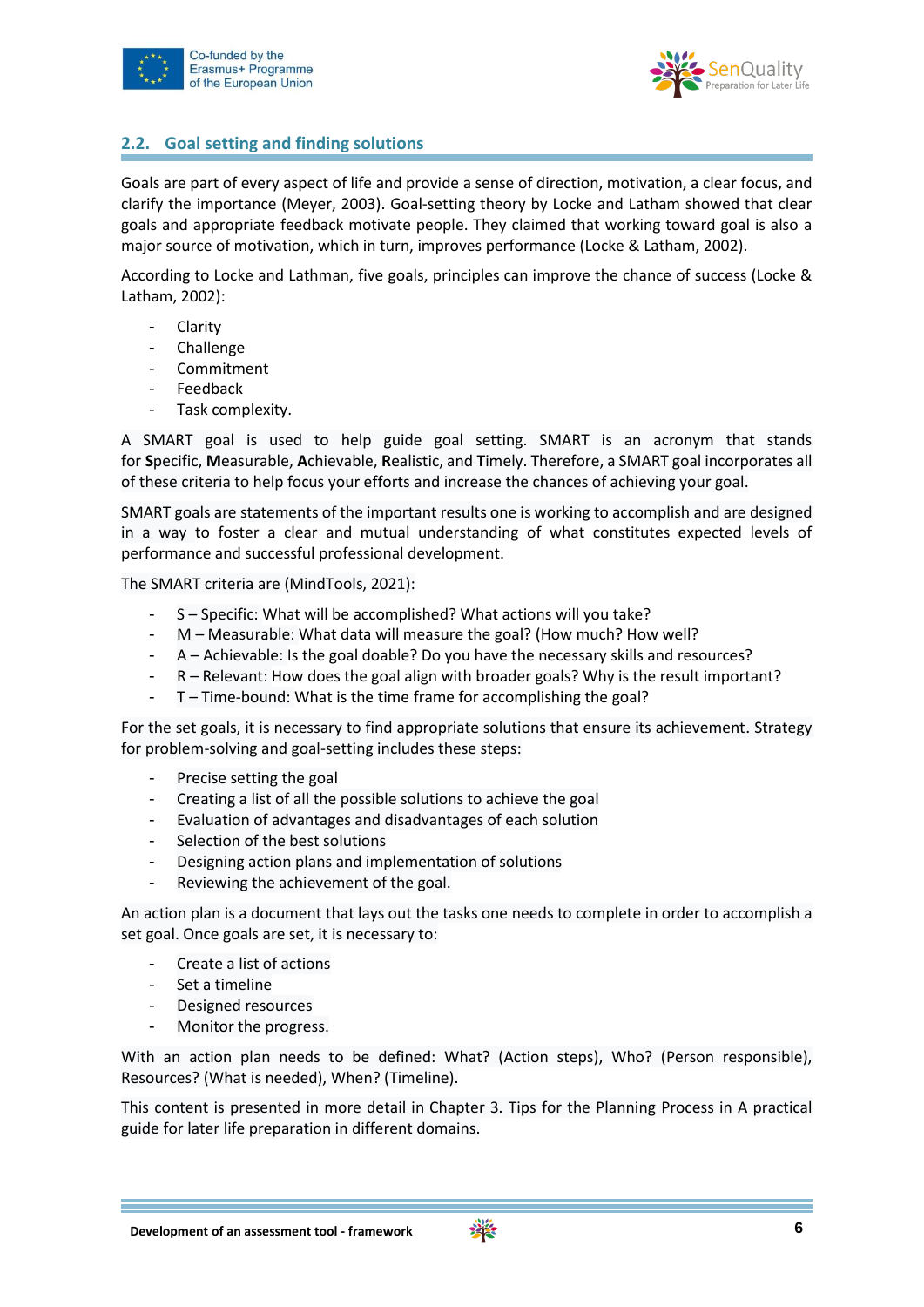



#### **References & further reading**

Locke, E. A. & Latham, G. P. (2002). Building a practically useful theory of goal setting and task motivation: A 35-year odyssey. *American Psychologist, 57*(9), 705–717.

Meyer, P.J. (2003). *Attitude is everything: If you want to succeed above and beyond.* Texas: Meyer resource Group.

MindTools (2021). SMART Goals: How to make yours goals achievable. Available at: https://www.mindtools.com/pages/article/smart-goals.htm

# <span id="page-7-0"></span>**2.3. Preparation and planning for later life**

Preparation for later life depends on the individual's specific life situation and is influenced by personal perceptions, desires, values, expectations, and fears of how he wants to spend his old age. Only complete thinking and reflection on the future ensure appropriate activities that ensure the achievement of goals.

In preparing for later life, the individual must be motivated on the basis of the current situation, past experiences, and thinking about the future. This is important because only a clear view of expectations, opportunities, opportunities, and also dangers allows for proper planning. Age and expectations of how an individual wants to live in this period are included in his or her situation within each domain.

Before an individual determines the planning of his/her later life, he must be aware of why he is thinking about preparing for later life and what his dreams and vision of age are. Interests, dreams, and vision, motivate him to realize his later life planning.

# **References & further reading**

Kornadt, A. & Rothermund, K. (2014). Preparation for old age in different life domains: Dimensions and age differences. *International Journal of Behavioral Development*, 38(3), 228–38, doi:10.1177/0165025413512065.

Preston, C., Drydakis, N. Forwood, S., Ellen-Hughes, S. & Burch, S. (2018). *Planing and preparation for later lif*e. London: Center fo Ageing Better. Available at: https://ageingbetter.org.uk/sites/default/files/2018-09/Planning-and-preparing-for-later-life-research-report.pdf

Rowe, J. W. & Kahn, R. (1998). *Successful Aging*. New York: Random House.

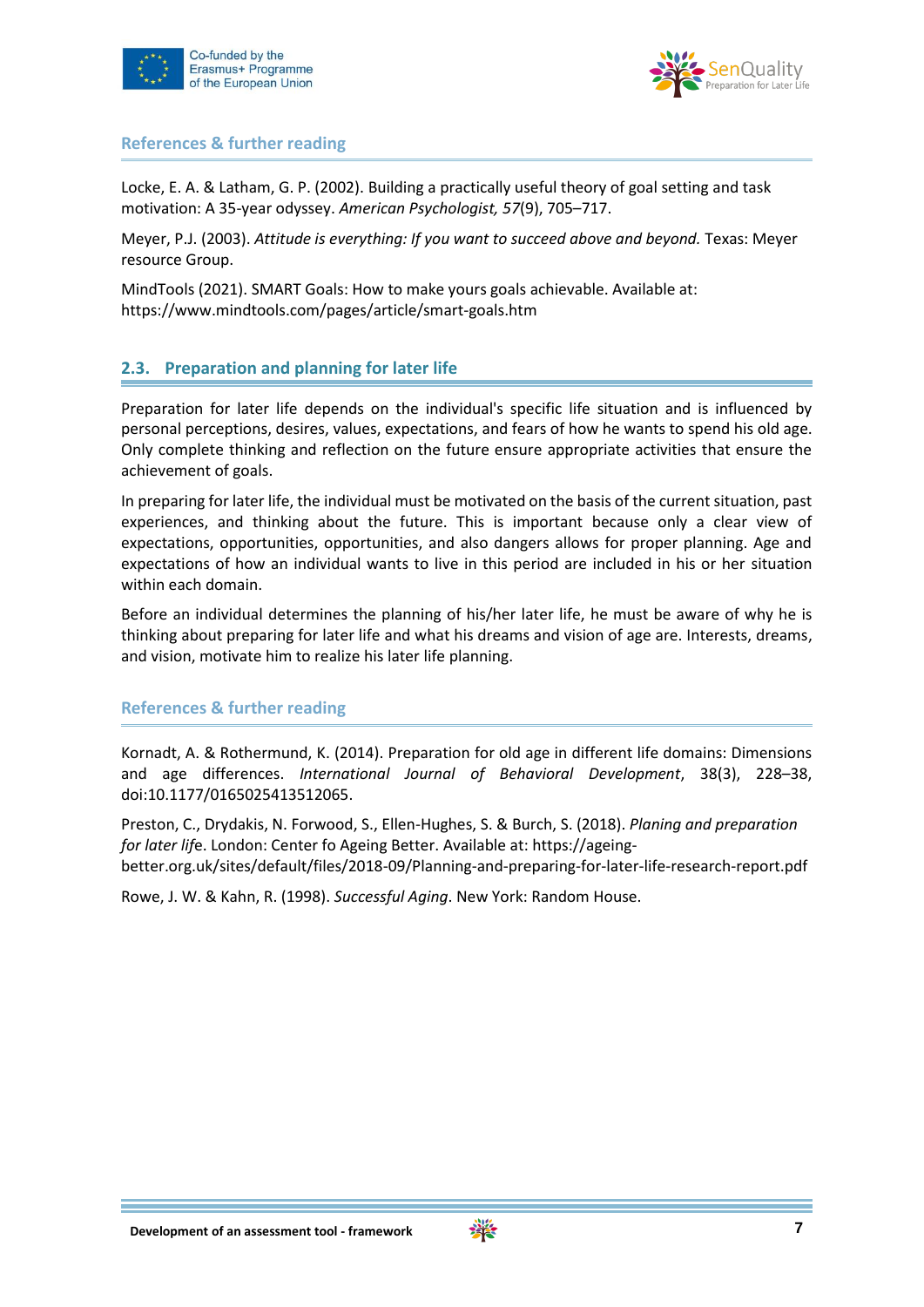



# <span id="page-8-0"></span>**3. Methodological framework – self-reflection and assessment of later life**

This chapter includes the concept of assessment of preparation and planning of later life, which was formed on the basis of a theoretical framework.

The concept is based on self-reflection, in which the individual uses questions to analyze and selfassess his current situation, past experiences and actions, and this leads him to think about the future.

Based on self-reflection and self-assessment, the person performs an evaluation according to the set levels. This is followed by self-reflection of the future, setting goals, defining and choosing solutions. Finally, an action plan for the future is drawn up.

Each step includes more detailed instructions that each partner follows in their domain (s) when formulating the concept (starting points, questions, examples, solutions, recommendations, …). Each partner should take into account primarily theoretical backgrounds when formulating questions for self-reflection and self-assessment. Each domain should be designed as broadly as possible to be transferable and usable in all European national environments.

All quantitative measurement scales below must be a 5-point scale.

# <span id="page-8-1"></span>**3.1. Concept**

-

The concept of assessment of preparation and planning of later life includes 5 steps as follows:

#### **1. Introduce**

In this first step<sup>1</sup>, the individual learns the general importance of preparation for later life and planning for later life. The starting points prepared in the Guide are presented. The individual learns about the different domains preparation for later life on which he/she can plan his/her old age. In doing so, individual answers various general questions:

#### - **Why is preparation for later life important?**

An individual self-assessed the importance of preparation for later life based on a selfreflective question. The quantitative method is used.

|  | How important is the preparation for later life for me?* |  |
|--|----------------------------------------------------------|--|
|  |                                                          |  |
|  |                                                          |  |

**<sup>1</sup>The first step applies to all domains. Therefore, it will be formed at the end when all partners have prepared a concept for their domain.**

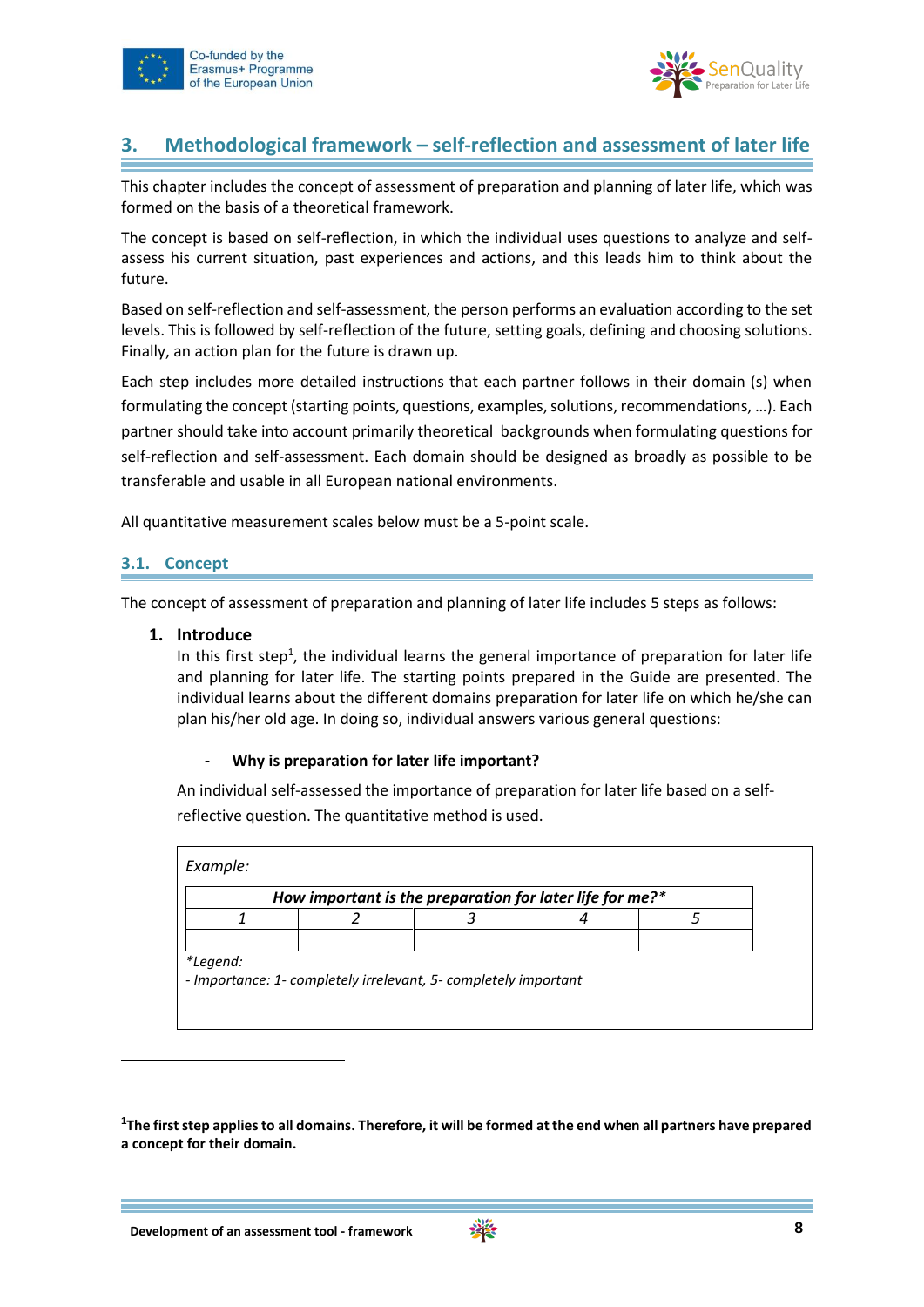



| Example:                                           |            |
|----------------------------------------------------|------------|
| Why is prepration for later life important for me? |            |
| Reason                                             | Selection* |
| Reason 1                                           |            |
| Reason 2                                           | X          |
| Reason 3                                           |            |
|                                                    |            |
| Legend: *several answers are possible              |            |

#### - **Why is planning for later life important?**

An individual self-evaluates the importance of planning for later life based on a self-reflective question. The quantitative method is used.

|                                            |   | How important is the planning for later life for me?*           |   |
|--------------------------------------------|---|-----------------------------------------------------------------|---|
| $\mathbf{1}$                               | 2 | 3                                                               | 4 |
|                                            |   |                                                                 |   |
| *Legend:                                   |   |                                                                 |   |
|                                            |   | - importance: 1- completely irrelevant, 5- completely important |   |
|                                            |   |                                                                 |   |
| Example:                                   |   |                                                                 |   |
|                                            |   |                                                                 |   |
|                                            |   |                                                                 |   |
|                                            |   | Why is prepration for later life important for me?              |   |
|                                            |   | Selection*                                                      |   |
|                                            |   |                                                                 |   |
|                                            |   |                                                                 |   |
|                                            |   | X                                                               |   |
|                                            |   |                                                                 |   |
| Reason<br>Reason 1<br>Reason 2<br>Reason 3 |   |                                                                 |   |
|                                            |   |                                                                 |   |

#### - **Which are my interests?**

The individual self-reflects his/her **interests,** asking himself/herself questions such as: What am I interested in? What inspires me? How are my interests related to planning for later life?

The individual writes down his/her answers to the questions asked. Windows for creating answers are being created on the web platform. This is a qualitative methodical approach, so it is necessary for the operation of the platform to create and determine the possibility of analyzing the results by coding.

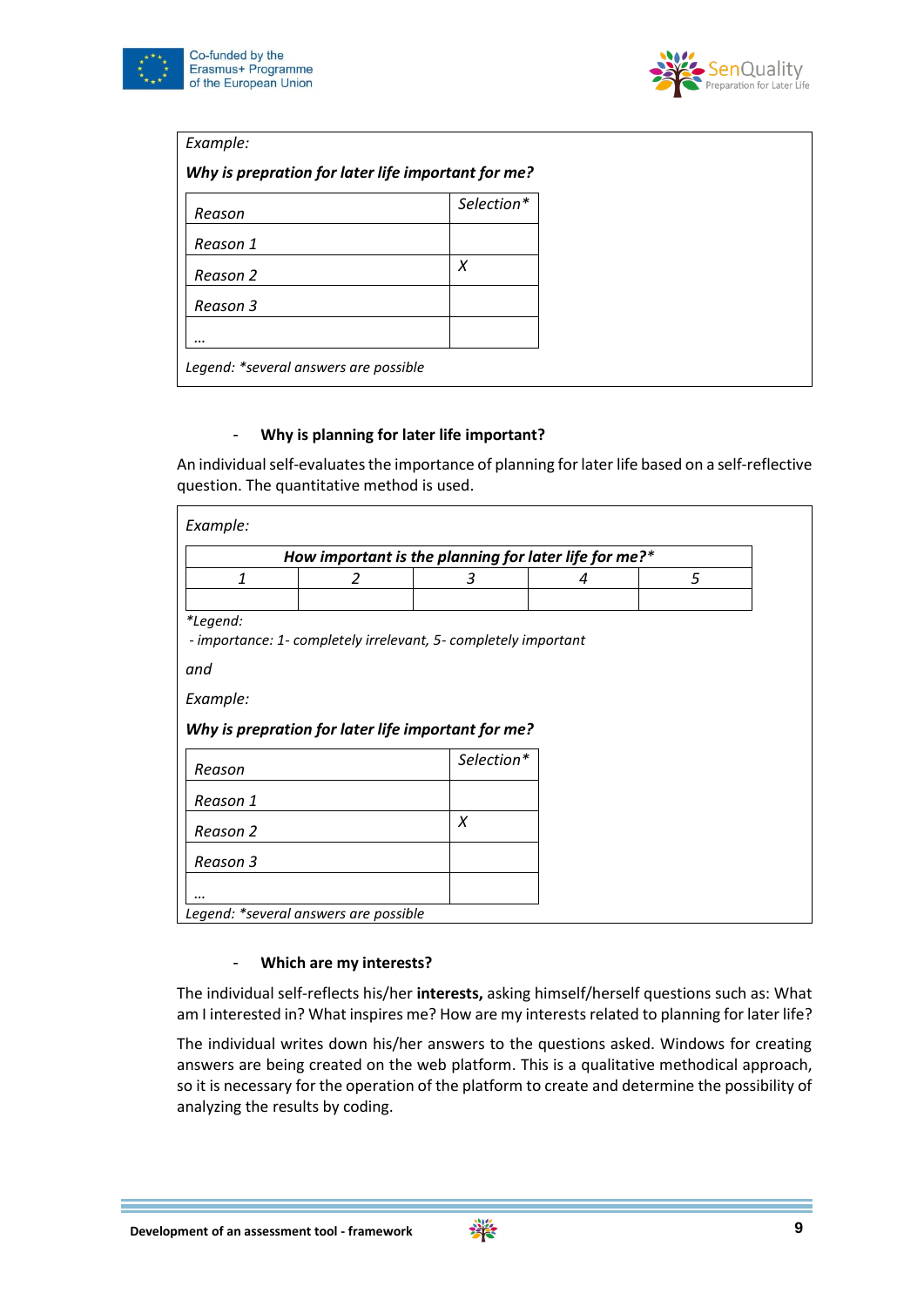



| Example:                                                    |      |  |
|-------------------------------------------------------------|------|--|
| Questions                                                   | Text |  |
| What am I interested in?                                    |      |  |
| What inspires me?                                           |      |  |
| How are my interests related to<br>planning for later life? |      |  |

#### - **My vision of the future**

The individual continues to self-reflect his **vision<sup>2</sup>** . Vision is important for proper goal setting as it provides a broader framework for the future. When creating a vision, an individual asks himself questions such as: What is my vision of old age? What do I need to realize my vision?

The individual writes down his/her answers to the questions asked. Windows for creating answers are being created on the web platform. This is a qualitative methodical approach, so it is necessary for the operation of the platform to create and determine the possibility of analyzing the results by coding.

| Example:                             |      |
|--------------------------------------|------|
| Questions                            | Text |
| What is my vision of old age?        |      |
| What do I need to realize my vision? |      |

#### - **What are my goals?**

The individual sets some **general goals** for old age. In doing so, he/she is asked the question, What are my general goals for later life?

The individual writes down his/her answers to the questions asked. Windows for creating answers are being created on the web platform. This is a qualitative methodical approach, so it is necessary for the operation of the platform to create and determine the possibility of analyzing the results by coding.

-



<sup>&</sup>lt;sup>2</sup> A vision is a powerful, dynamic representation of what an individual wants in the future. It is an image of the future with roots in the present. The vision is to look ahead, to a feasible, credible, desired positive future, to a state that is better than the present state.

Vision is an act or power of anticipating which will or may come to be. Vision gives direction and a glimpse our life to make our goals and purpose become a reality.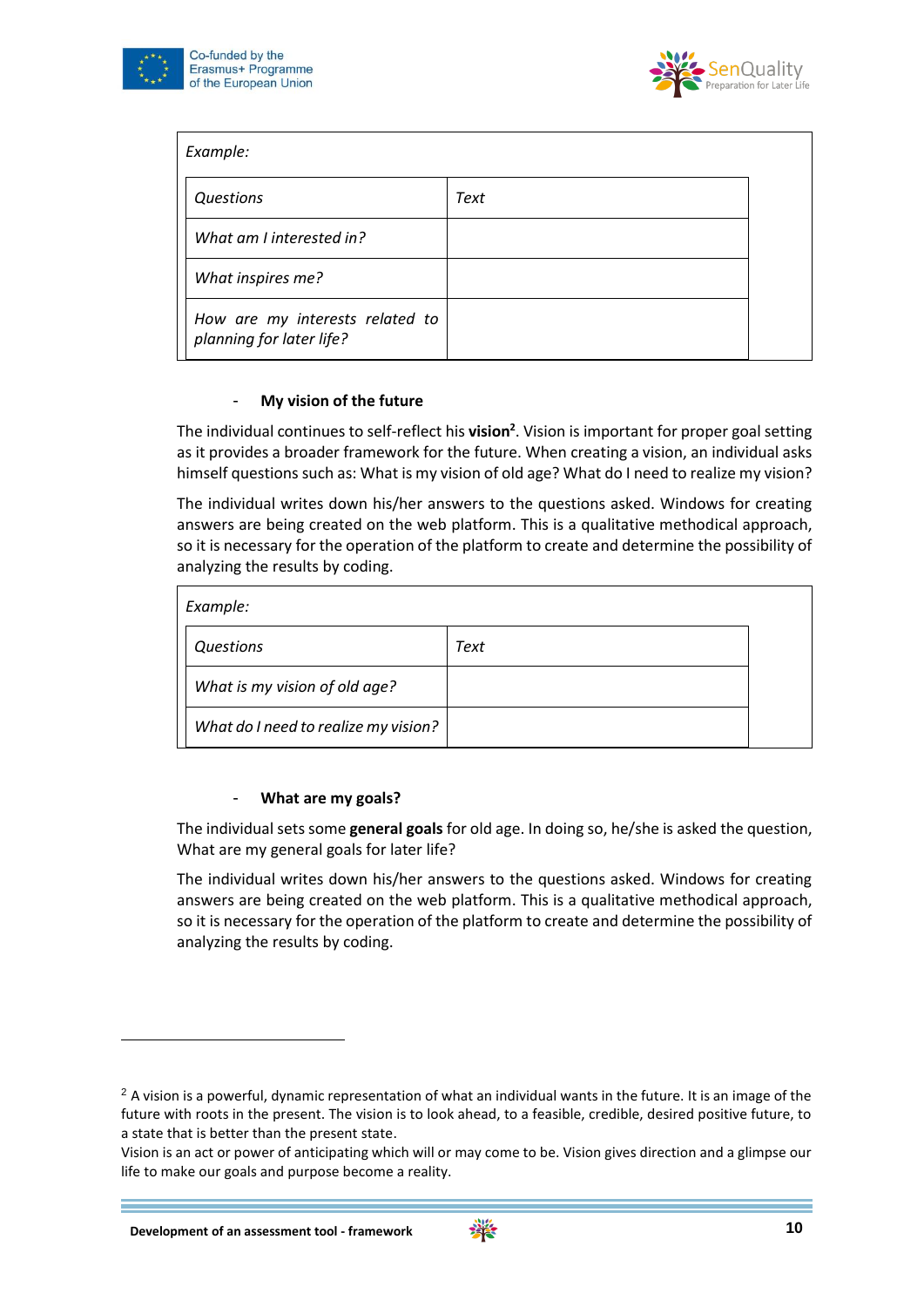



| Example:                                     |  |
|----------------------------------------------|--|
| Questions                                    |  |
| What are my general goals for later<br>life? |  |

After the individual answers the general questions listed above, a presentation of the domains follows. The individual selects the domain he/she wants to work on. The content of each domain is presented with text, images, graphics, videos, etc.

# **2. Identify**

In this step, the individual learns about the selected domain and assesses his/her current condition. The domain is presented to the individual, starting from the starting point in the Guide.

An individual knows some domains well, others not so good. He/she already has experience in some domains and has performed certain activities and practices. He/she has already carried out activities in some domains but was not aware of it. This step will help the individual on which domains he/she still has to work on in the future.

An individual finds out what is characteristic of a domain, what are the key areas, how well he knows and understands it, what is his/her current situation. He/she answers specific questions according to different characteristics, where the quantitative method of evaluation of answers is used.

Questions for self-reflection of the current state of the selected domain should be focused primarily on identifying individual characteristics in relation to the domain and the individual in terms of preparation for later life.

*Additional instructions:*

*The following are instructions for formulating questions and an example of questions with an evaluation scale. The number of questions should be limited to 15 questions due to the scope, traceability of the results, and subsequent analysis of the results. The number of questions should be adjusted according to the scope and needs of the analysis of each domain. If the domain has several subdomains or areas, about 5 questions per individual subdomain are formed (example: selected DOMAIN* ➔ *3 SUBDOMAINS* ➔ *5 questions per subdomain* ➔ *(15 final questions within the domain).*

*In the below example, only a few possible characteristics are presented. If the partner includes any other characteristic or question, he/she chooses the most appropriate rating scale.*

*Example:*

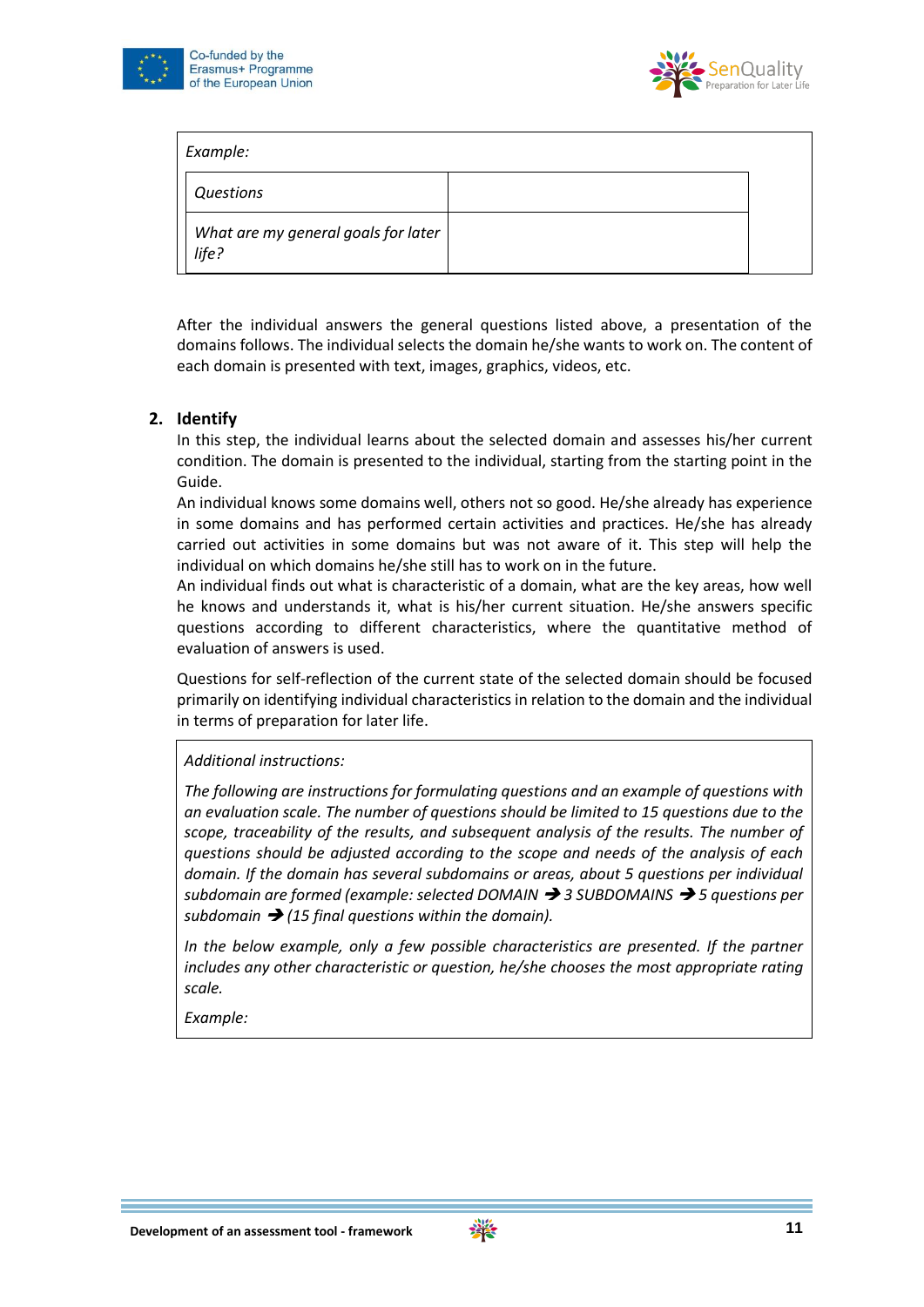



| Characteristic              | Question<br>(Example of possible questions)       |   |                |   | Measurement scale* |   |
|-----------------------------|---------------------------------------------------|---|----------------|---|--------------------|---|
| Importance                  | How important is a domain?                        | 1 | $\overline{z}$ | 3 | 4                  | 5 |
| Knowledge/<br>Understanding | How well do you know the domain?                  |   |                |   |                    |   |
| Development                 | How is the domain developed in your<br>case?      |   |                |   |                    |   |
| Satisfaction                | What is your satisfaction with the<br>domain?     |   |                |   |                    |   |
| Activity                    | How active are you on the domain?                 |   |                |   |                    |   |
| οf<br>Adequacy<br>resources | What are your current resources in<br>the domain? |   |                |   |                    |   |
|                             |                                                   |   |                |   |                    |   |
|                             |                                                   |   |                |   |                    |   |
| $*1$                        |                                                   |   |                |   |                    |   |

*\*Legend:*

*- Importance: 1-completely irrelevant, 5-completely important*

*- Knowledge / understanding: 1- completely inappropriate, 5-completely appropriate*

*- Satisfaction: 1-Completely dissatisfied, 5-Completely satisfied*

*- Development: 1-fully undeveloped, 5-fully developed*

*- Activity: 1-completely inactive, 5-completely active*

*- Availability of resources: 1-not at all adequate, 5-completely adequate*

*- … (other answer options for the newly added characteristic)*

#### **3. Describe**

In this step, the individual self-reflects and self-assessed his past, his past experiences, and actions in the chosen domain. In doing so, he/she describes in detail what he/she has already done in a particular domain, in what way, and what the results have been.

He/she answers specific questions according to different characteristics, where the quantitative method of evaluation of answers is used.

Questions for self-reflection of the past of the selected domain should be focused primarily on identifying individual characteristics in relation to the domain and the individual in terms of preparation for later life.

*Additional instructions:*

*The following are instructions for formulating questions and an example of questions with a rating scale. The number of questions should be limited to 10 questions due to the scope, traceability of the results, and subsequent analysis of the results. The number of questions should be adjusted according to the scope and needs of the analysis of each domain. In this case, only a few possible characteristics are presented. If the partner includes any other characteristic or question, he/she chooses the most appropriate rating scale.*

*When designing characteristics, they should focus on the past experience of the individual in the domain.*

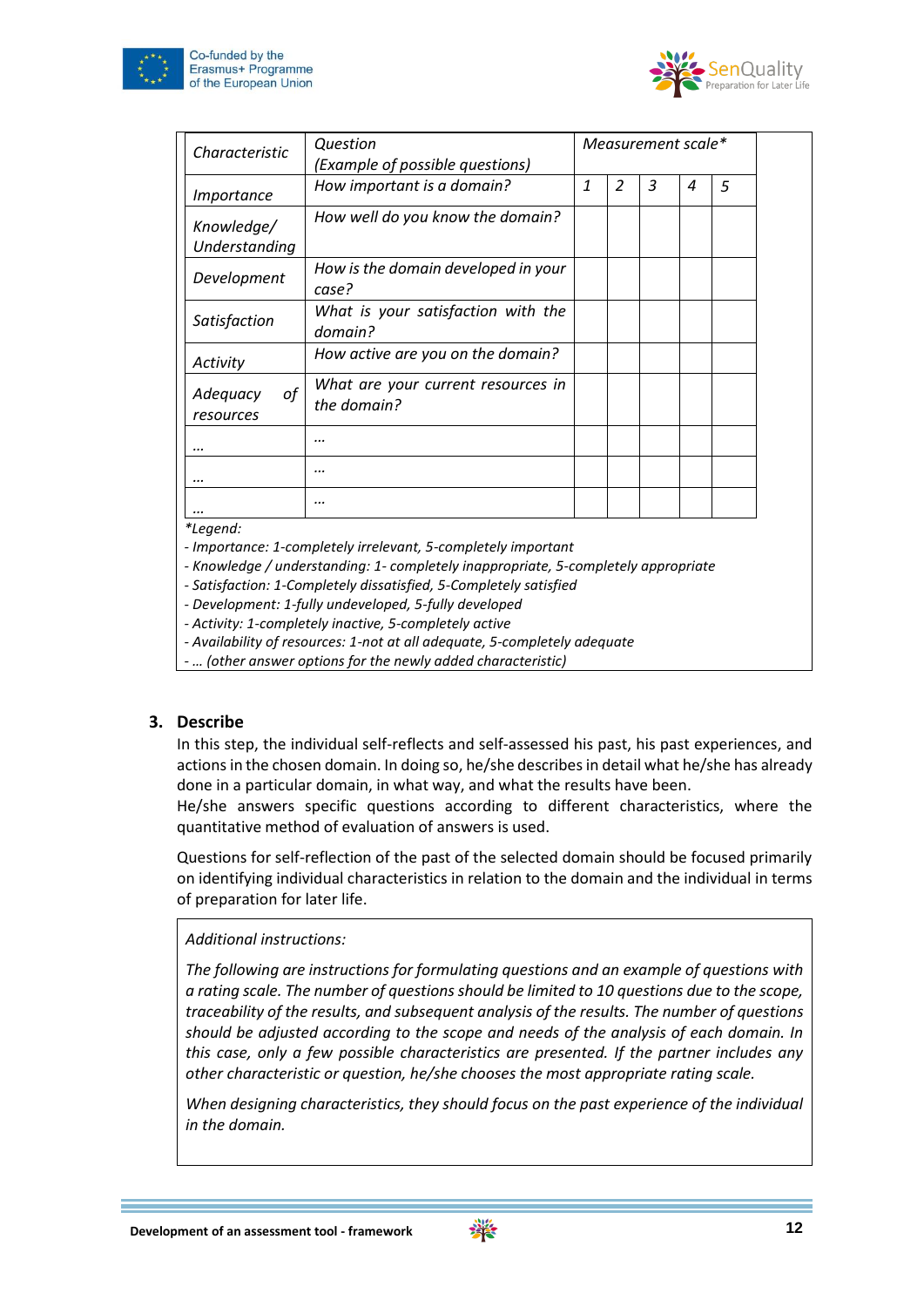



| Characteristic    | Question<br>(Example of possible questions)                                      |              |                          |   | Measurement scale* |   |
|-------------------|----------------------------------------------------------------------------------|--------------|--------------------------|---|--------------------|---|
| <i>Importance</i> | How important are your past<br>activities to the current state of the<br>domain? | $\mathbf{1}$ | $\overline{\mathcal{L}}$ | 3 | 4                  | 5 |
| <i>Importance</i> | How important are your past<br>activities for the future of the<br>domain?       |              |                          |   |                    |   |
| Satisfaction      | How satisfied are you with your past<br>activity in the domain?                  |              |                          |   |                    |   |
| Satisfaction      |                                                                                  |              |                          |   |                    |   |
| Activity          | How active have you been on the<br>domain in the past?                           |              |                          |   |                    |   |
| Activity          |                                                                                  |              |                          |   |                    |   |
| Resources         | What has been the availability of your<br>resources on the domain in the past?   |              |                          |   |                    |   |
| Resources         |                                                                                  |              |                          |   |                    |   |
|                   |                                                                                  |              |                          |   |                    |   |
|                   |                                                                                  |              |                          |   |                    |   |
|                   |                                                                                  |              |                          |   |                    |   |

*\*Legend:*

*- Importance: 1-completely irrelevant, 5-completely relevant*

*- Satisfaction: 1-completely dissatisfied, 5-completely satisfied*

*- Activity: 1-completely inactive, 5-completely active*

*- Availability of resources: 1-completely inadequate, 5-completely adequate*

*- … (other answer options for the newly added characteristic)*

#### **4. Evaluate**

In this step, an individual is evaluated based on the results from **steps 2 and 3**. The evaluation of the domain is influenced and determined by both the current situation and past experience. The assessment provides an answer to how strongly the domain develops in the individual. 5 levels are used. The result in each level depends on the average grade of 2. and 3. step. The concrete process of calculating the result will be finalized with the partners after the creation of the domains.

The assessment at five levels is presented below.

Additional instructions:

*The following are instructions for creating levels. Each partner detail describes levels from 1 to 5 for their domain. Level 1 means the worst and level 5 the best assessment of the state of development of the domain. The description of each level should be between 500 and 700 characters.*

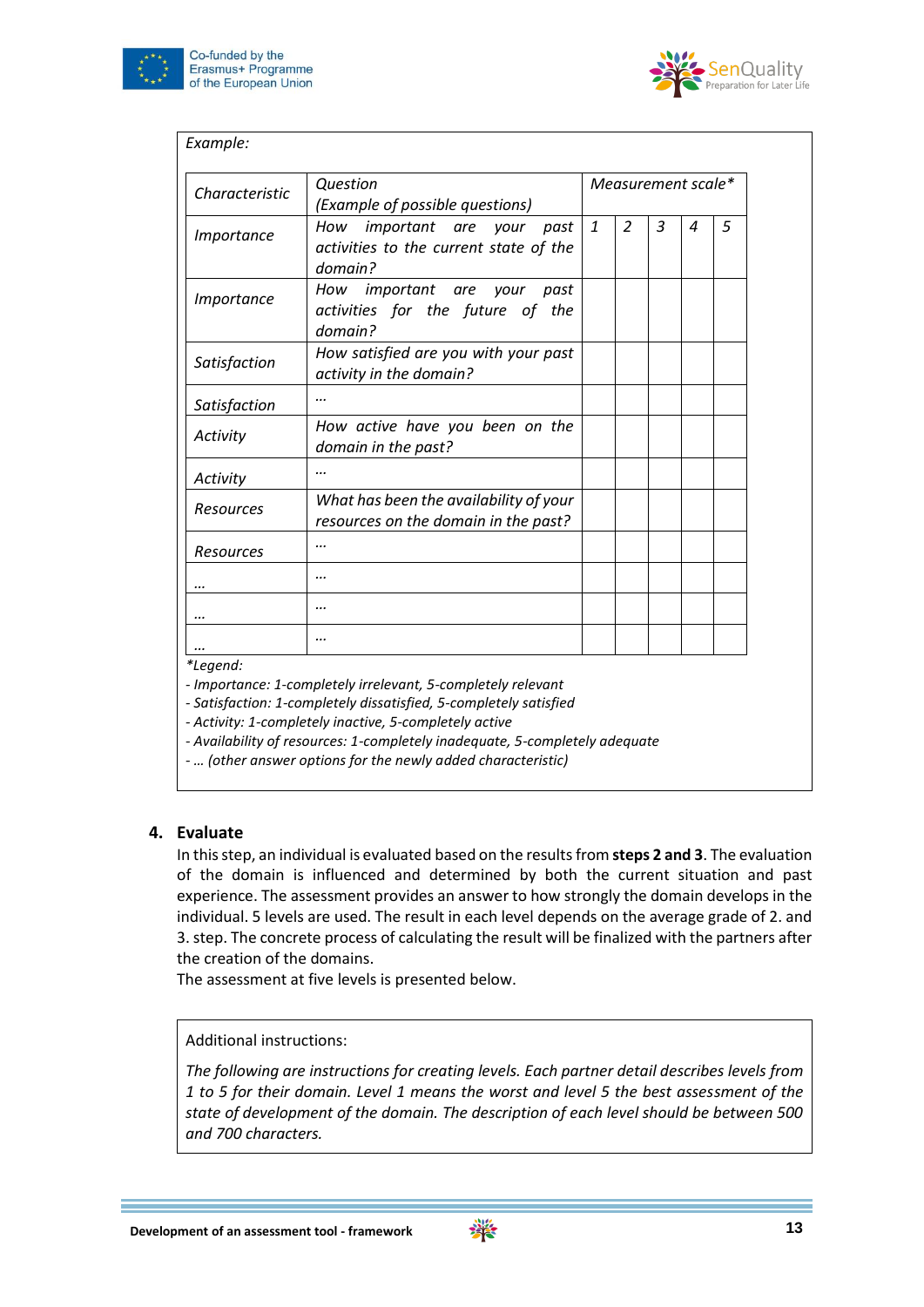



| Level              | <b>Result</b> | <b>Description of the level</b>                                                                                                                                    |
|--------------------|---------------|--------------------------------------------------------------------------------------------------------------------------------------------------------------------|
| Level 1            |               | Detailed description of the level (importance, development,<br>satisfaction, activities, availability of resources and/or<br>other characteristics) of the domain. |
| Level 2            |               | Detailed description of the level (importance, development,<br>satisfaction, activities, availability of resources and/or<br>other characteristics) of the domain. |
| Level <sub>3</sub> | X             | Detailed description of the level (importance, development,<br>satisfaction, activities, availability of resources and/or<br>other characteristics) of the domain. |
| Level 4            |               | Detailed description of the level (importance, development,<br>satisfaction, activities, availability of resources and/or<br>other characteristics) of the domain. |
| Level 5            |               | Detailed description of the level (importance, development,<br>satisfaction, activities, availability of resources and/or<br>other characteristics) of the domain. |

# **5. Activate**

In this step, the basis is the level of assessment from **step 4**, which was formed on the basis of self-reflection of the current situation and past experience.

The individual self-reflects on his/her future-based knowledge and evaluation of the domain. In doing so, it is important to find out what within the domain he/she knows and what he/she can do in the future. This is followed by design and a set of goals, which are the basis for defining and selecting solutions. Finally, he/she draws up an action plan for the future.

For the self-reflection of the future, specific questions are asked, such as:

#### - **How important is the development of the domain in the future**?

A quantitative method is used to obtain the data.

*Additional instructions:*

*Below is an example of a question for assessing domain in the future. The question is the same for all domains.* 

*Example:*

| How importan do I think the domain will be in future?* |  |  |  |  |  |  |  |  |  |
|--------------------------------------------------------|--|--|--|--|--|--|--|--|--|
|                                                        |  |  |  |  |  |  |  |  |  |
|                                                        |  |  |  |  |  |  |  |  |  |

*\*Legend:*

*- Importance: 1- completely irrelevant, 5- completely relevant*

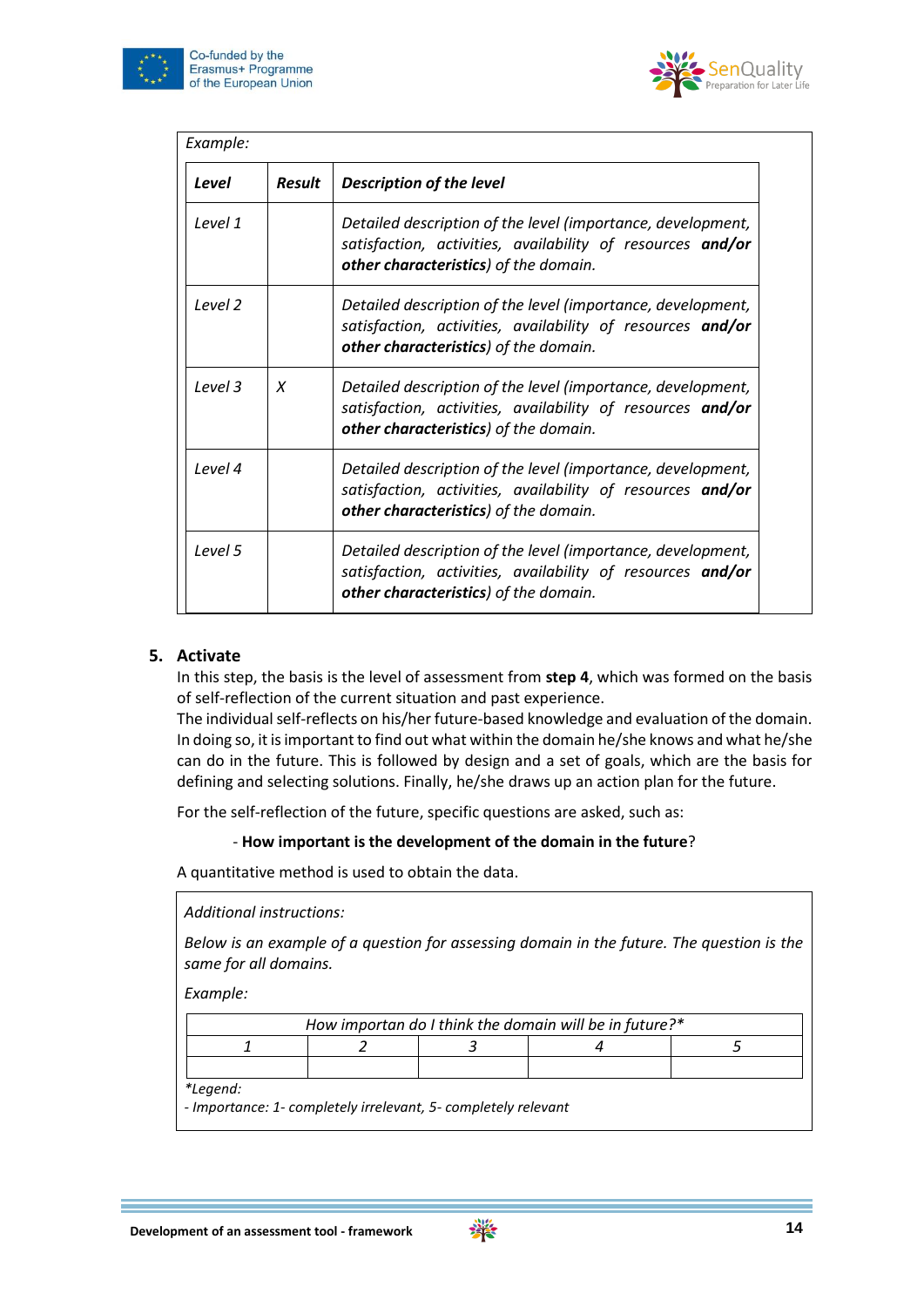



#### - **What will be my roles, activities, and resources?**

In order to develop a domain in the future, an individual will have to carry out certain activities and provide himself with the necessary resources. To this end, the individual should assess his/her **role, implementation of activities, and resources** in the future. A quantitative method is used to obtain the data.

*Additional instructions:*

*The table below shows an example of designing roles, activities, and resources in the future. The first three questions are the same for all domains. A partner can add a few more questions when designing their domain, but no more than three.* 

*Example:*

| Measurement scale* |   |   |   |   |
|--------------------|---|---|---|---|
| 1                  | 2 | 3 | 4 | 5 |
|                    |   |   |   |   |
|                    |   |   |   |   |
|                    |   |   |   |   |
|                    |   |   |   |   |
|                    |   |   |   |   |

#### **Goal setting, action plan, and motivation follow:**

# - **Goal setting and action plan**

Goals setting and generating an action plan is followed. An individual sets multiple goals for a domain. The design and setting of goals should be based on the SMART method of goal setting. Once the goals have been set, an action plan is developed, which includes:

- Selection of activities and tasks (What?)
- Performers of activities and tasks (Who?)
- Task timing (When?)
- Necessary resources to achieve the goal (What is needed?)

An individual can choose several activities/tasks, several performers (most often it will be himself), and several resources. Each activity must be limited in time. A quantitative method is used to set goals and create an action plan.

#### *Additional instructions:*

*Each partner anticipates an appropriate number of goals and anticipates possible activities/tasks, performers, time, and resources for each goal created. The table below shows an example for designing goals, activities, performers, time, and resources.*

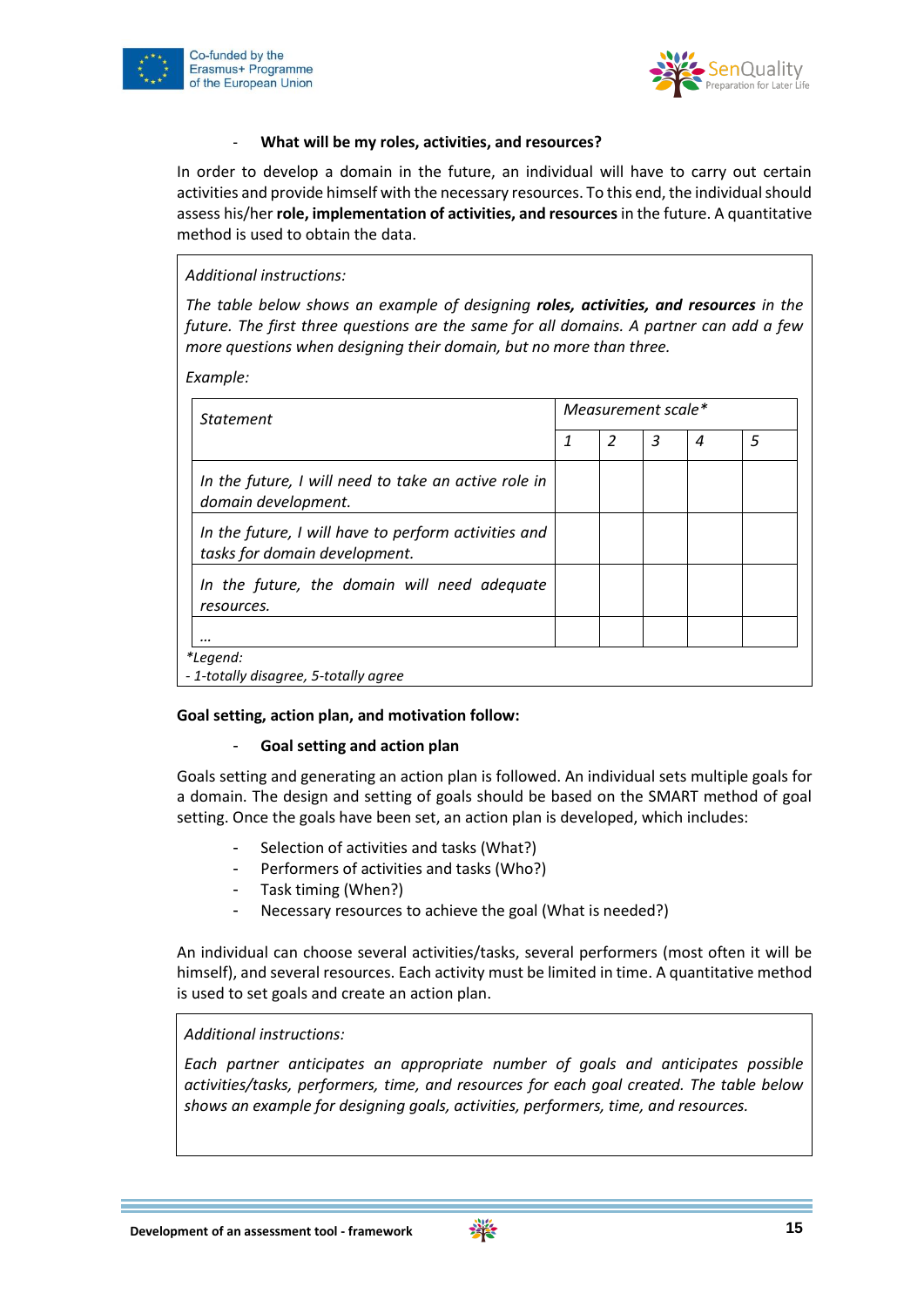



| Goal   | Activity          | Performer   | Time              | Resource   |
|--------|-------------------|-------------|-------------------|------------|
| Goal 1 | Activity 1        | Performer 1 | Time definition 1 | Resource 1 |
|        | <b>Activity 2</b> | Performer 2 | Time definition 2 | Resource 2 |
|        | Activity 3        | Performer 3 | Time definition 3 | Resource 3 |
|        |                   |             |                   |            |
| Goal 2 | Activity 1        | Performer 1 | Time definition 1 | Resource 1 |
|        | <b>Activity 2</b> | Performer 2 | Time definition 2 | Resource 2 |
|        | Activity 3        | Performer 3 | Time definition 3 | Resource 3 |
|        |                   |             |                   |            |
| Goal 3 | Activity 1        | Performer 1 | Time definition 1 | Resource 1 |
|        | <b>Activity 2</b> | Performer 2 | Time definition 2 | Resource 2 |
|        | Activity 3        | Performer 3 | Time definition 3 | Resource 3 |
|        |                   |             |                   |            |

#### - **Motivation**

For successful achievement of the goal and the fulfillment of the action plan, the motivation that encourages and empowers the individual for lifelong self-reflection and self-assessment is also important. Motivation should gradually change from external to internal motivation. *A quantitative method is used to design motivational factors.*

*Additional instructions:*

*For each set goal, one or more motivational incentives in the form of motivational statements should be provided. Each partner sets one or more incentives for the set goal.*

*Example:*

*Encouraging motivation for preparation and planning for later life*

| Goal   | Motivation  |  |  |
|--------|-------------|--|--|
| Goal 1 | Incentive 1 |  |  |
|        | Incentive 2 |  |  |
|        |             |  |  |
| Goal 2 | Incentive 1 |  |  |
|        | Incentive 2 |  |  |
|        |             |  |  |
| Goal 3 | Incentive 1 |  |  |
|        | Incentive 2 |  |  |
|        |             |  |  |
|        |             |  |  |
|        |             |  |  |

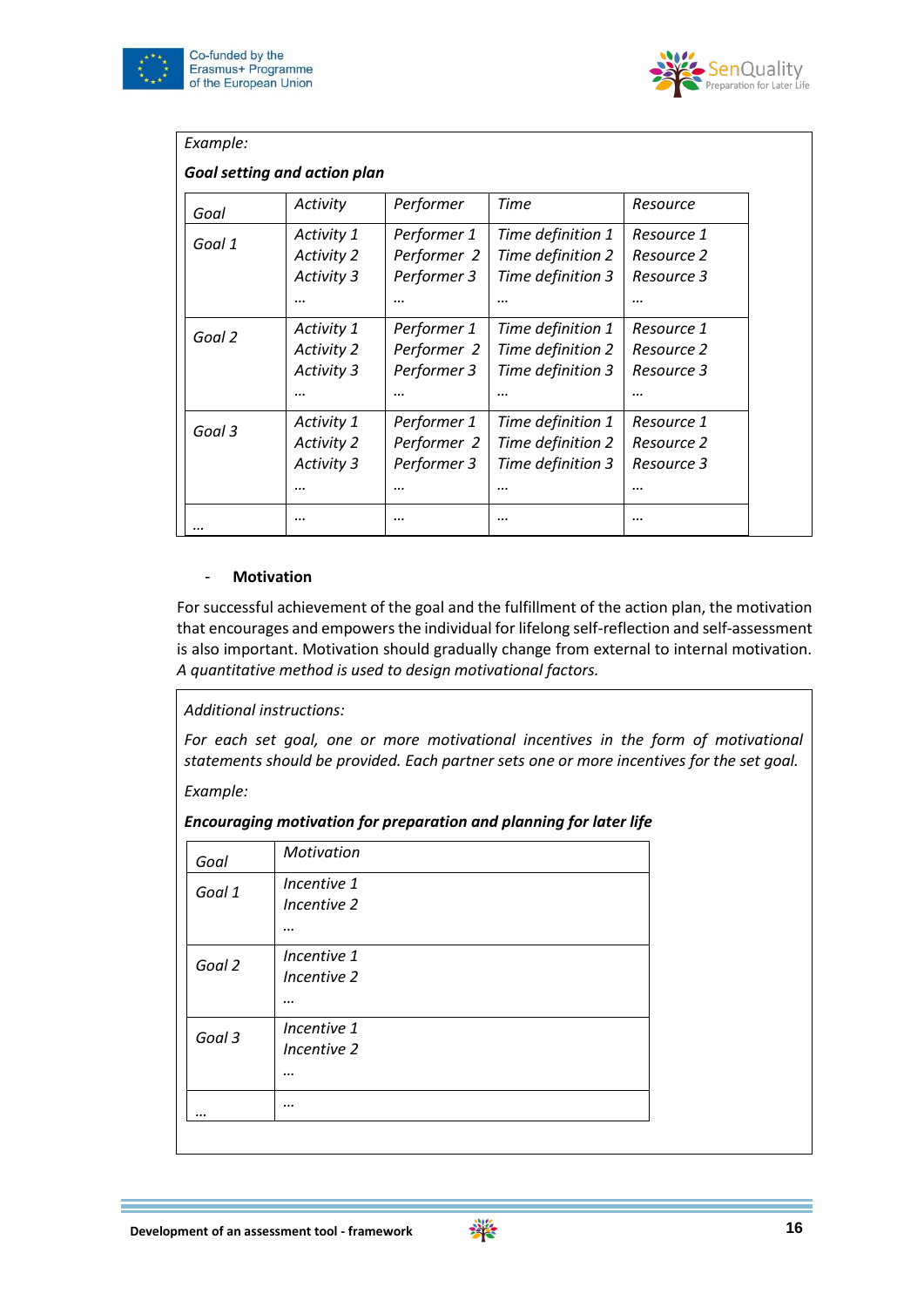



#### **6. To monitor**

In order to achieve the set goals, it is important to check their realization when it is necessary to constantly re-evaluate and assess the progress. It takes constant maintenance of strong motivation. The closer the goal is, the stronger the motivation to reach the goal will be. In this step, adjustments to the goals and action plan are made if the goals are not fully achieved. In some cases, individuals will need to go back to step 2 and start again.

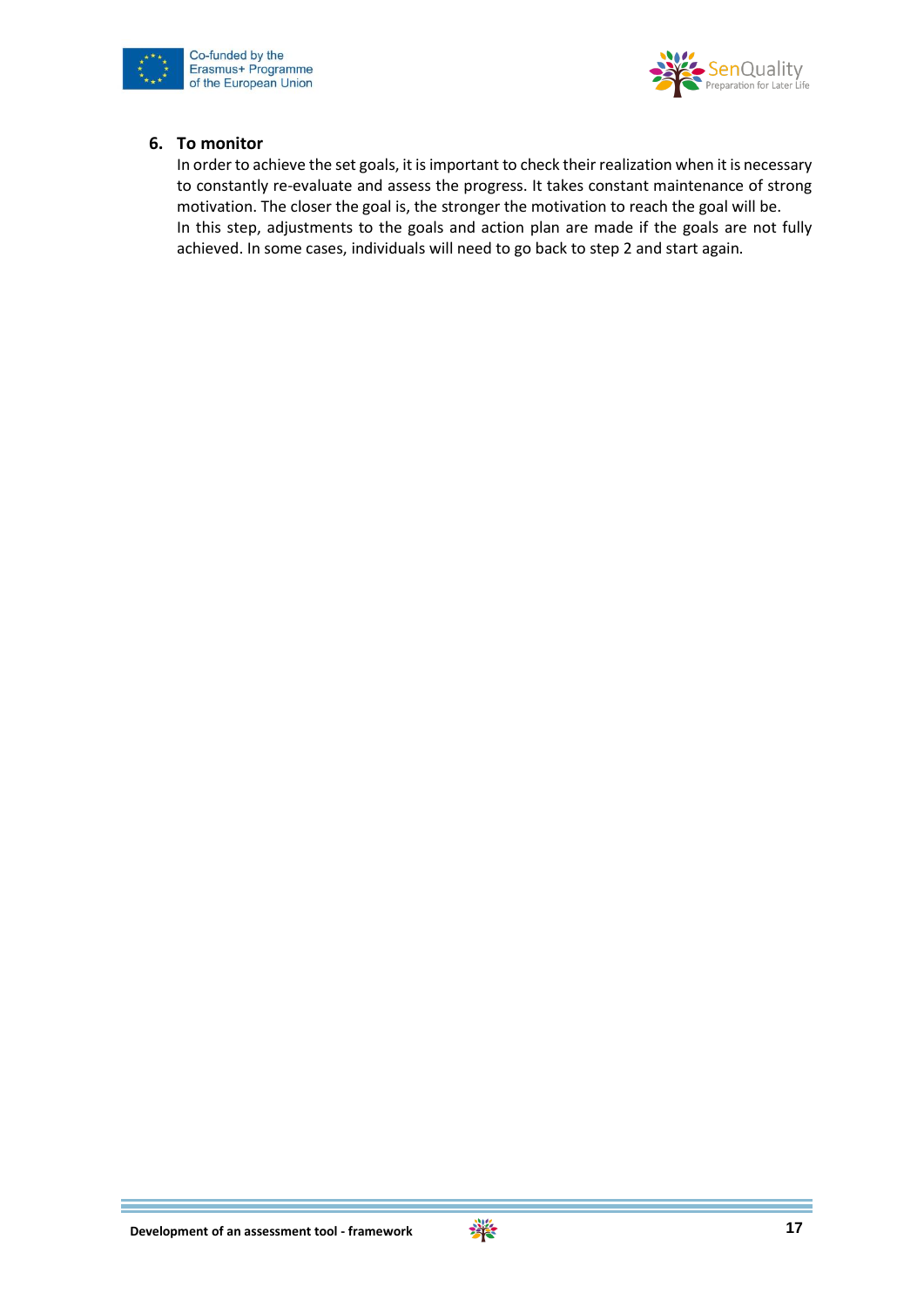



# <span id="page-18-0"></span>**3.2. Conceptual model**

Based on the described concept, we designed a conceptual model, which is presented in the figure below.



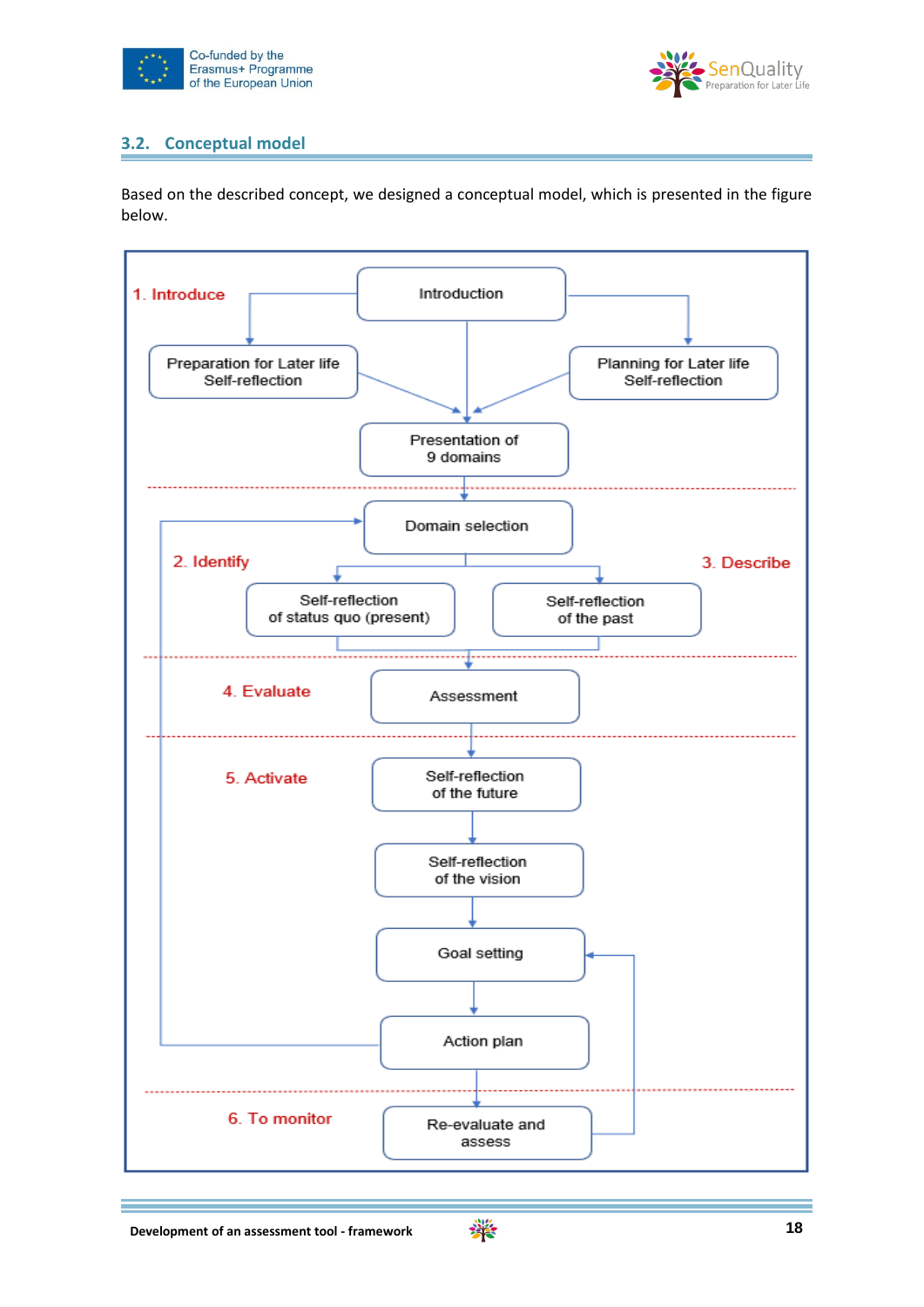



# <span id="page-19-0"></span>**4. Summary**

In sum, the document describes the development of an assessment tool – framework. The concept is designed for a self-reflection based on questions and self-assessment. Self-reflection is a method of inner dialog, question-driven thinking about oneself, their characteristics, state, goals, and lead to self-assessment. Self-reflection enables an analysis of the status-quo, past, and reflection on the future and possible conclusions for individual action plans.

An assessment tool is prepared in the document, which gives the framework for self-reflection and self-assessment on the online platform [\(www.senquality.eu\)](http://www.senquality.eu/), but the methodology can also be used by experts when they offer support to persons in situations of change.

The concept is based on self-reflection, in which the individual uses questions to analyze and selfassess his current situation, past experiences and actions, and this leads him to think about the future.

Based on self-reflection and self-assessment, the person performs an evaluation according to the set levels. This is followed by self-reflection of the future, setting goals, defining and choosing solutions. Finally, an action plan for the future is drawn up.

The concept of assessment of preparation and planning of later life includes 5 steps:

- 1. **Introduce** is a step in which the individual learns the general importance of preparation for later life, planning for later life and get acquainted with domains.
- 2. **Identify** is the step in which individual learns about the selected domain and assesses his/her current condition. An individual finds out what is characteristic of a domain, what are the key areas, how well he knows and understands it, what is his/her current situation. He/she answers specific questions according to different characteristics.
- 3. **Describe** is a step in which the individual self-reflects and self-assessed his past, his past experiences, and actions in the chosen domain. Individual describe in detail what has alredy been done in a particular domain, in what way, and what the results have been.
- 4. **Evaluate** is the step in which an individual is evaluated based on the results from steps 2 and 3. The evaluation of the domain is influenced and determined by both the current situation and past experience. The assessment provides an answer to how strongly the domain developesin the individual. 5 levels are used.
- 5. **Activate** is the step in which individual self-reflects on his/her future-based knowledge and evaluation of the domain. In doing so, it is important to find out what within the domain he/she knows and what he/she can do in the future. This is followed by design and a set of goals, which are the basis for defining and selecting solutions. Finally, he/she draws up an action plan for the future.
- 6. **To monitor** is the last step in which adjustments to the goals and action plan are made if the goals are not fully achieved. In some cases, individuals will need to go back to step 2 and start again.

Based on the framework all partners will deliver proposals and content for their domains. Selfreflection will be stimulated with domain-specific questions and scenarios that lead to increased awareness, but also a concrete action plan for later life.